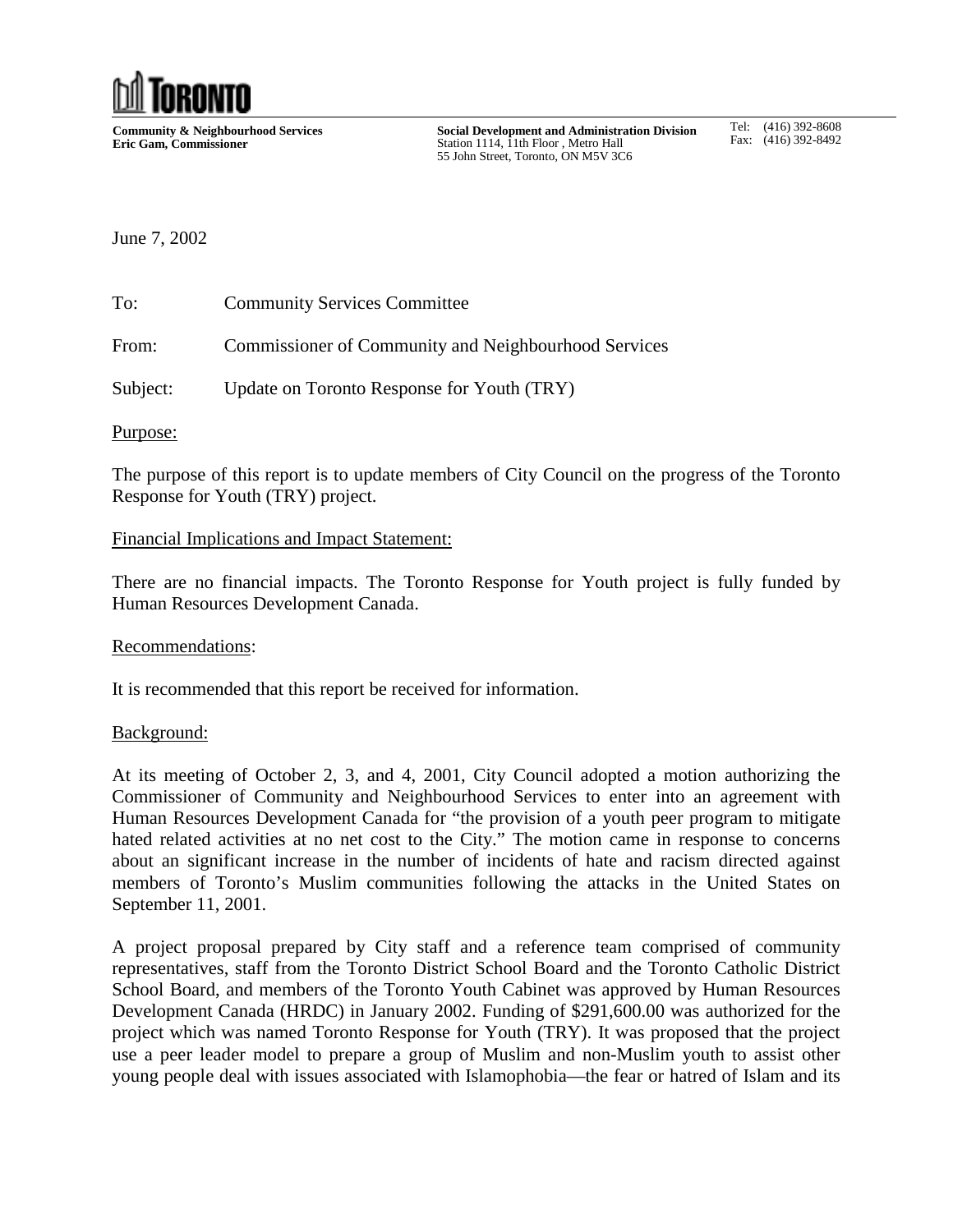adherents. As well as building youth leadership, employment and life-skills, the project was intended to serve as a model that other communities could adopt. It would run for 30 weeks.

The format and content of the project were developed during the winter by staff from the Social Development and Administration Division and the CAO's office in partnership with Muslim Educational Network Training and Outreach Services (MENTORS). Their work was guided by a project reference group composed of representatives of MENTORS, the Toronto District School Board, the Toronto Catholic District School Board , Afghan Women's Organization, Jaffari Youth, Canadian Arab Youth Association and the Toronto Youth Cabinet as well as City staff. Working groups to deal with curriculum development and project evaluation were also established. The project goals were identified as:

- (1) providing at-risk Muslim and non-Muslim youth with employment and life-skills;
- (2) reducing the number of hate motivated incidents; and
- (3) to create a template for program replication.

# Discussion:

The need for TRY was borne out by crime statistics released in the spring of 2002 by the Toronto Police Service which revealed that hate crimes in Toronto had more than doubled after the attacks of September 11. The largest rise was in hate crimes against Muslims which increased from one incident reported in 2000 to 57 incidents reported in 2001.

Two staff were hired to run TRY—a co-ordinator and a life skills councillor—who used contacts with community networks and ethno-racial organizations as well as public information meetings to recruit at-risk youth to the project. To be eligible to be TRY peer leaders, youth were required to be between the ages of 16 and 24, unemployed and out of school. On April 15, 2002, 17 Muslim and non-Muslim youth commenced the project which was located in city-owned space. Peer leaders are paid a weekly stipend and will receive a completion bonus at the end of the project.

The first five weeks of the TRY project were devoted to skill building, employment assessment, and learning facilitation skills. A variety of educators and facilitators worked alongside project staff to train and support the peer leaders.. During the next four weeks of the project, peer leaders have worked on developing the content for workshops and discussion sessions on identifying and countering Islamophobia and other forms of racism. Both project staff and participants report that the training phase of the project has resulted in stimulating interactions and experiences which have significantly broadened their knowledge and skills.

Between June 17 and October 21 the peer leaders, working in teams, will lead discussion sessions with young people at schools, community centres and other venues. It is hoped that during this phase of the project, TRY will reach out to several hundred young people throughout the city. An outreach campaign is now underway to identify host sites for the workshops.

During the final four weeks of the TRY project—which concludes on November 8, 2002—the peer leaders will finalize their planning for their long-term education and employment goals.